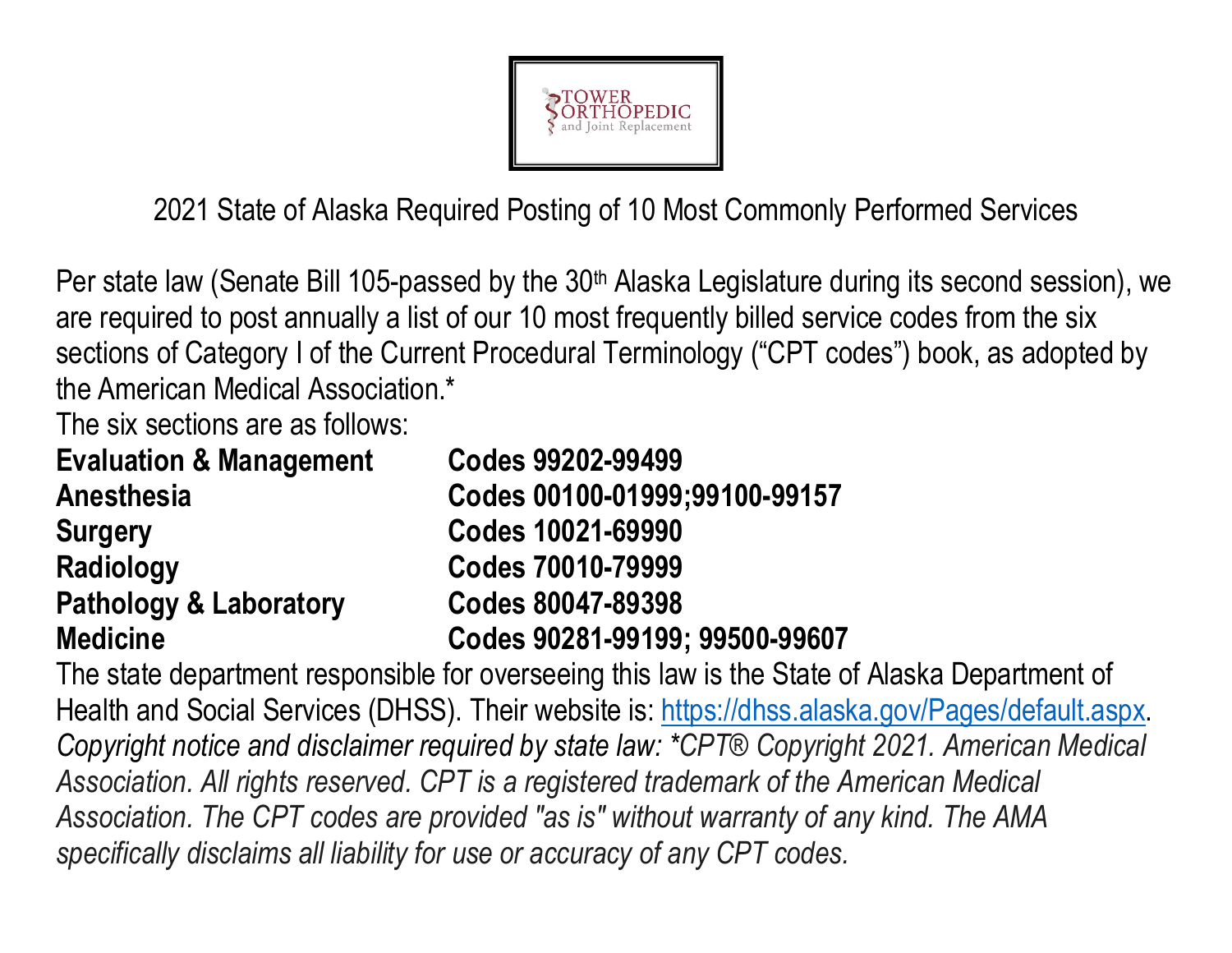**By law, we are required to tell you that the "undiscounted price" that we are required to report may, in the state's words, "be higher or lower" than the amount an individual or their insurance will actually pay for the healthcare services described on these lists.** To translate this required statement, it means that if we are an in-network provider with your insurance, the price could be <u>significantly lower</u> than the price we are required to list here by the state's regulation. If we are not in-network with your insurance, our price will be no higher than the price listed here. We work with our patients to give you the best price for those insurances we are not in-network with. Each individual's circumstances will vary by their insurance and by the arrangements made with this office individually.

## **We are an in-network provider with the following insurances:**

| Aetna    | Moda                           |
|----------|--------------------------------|
| Cigna    | Premera/Blue Cross Blue Shield |
| Medicaid | United Healthcare              |
| Medicare |                                |

For all other insurances, we are not considered an in-network provider. However, we are willing to work with you to provide the best care for the best price possible. **Please note that even if we are in-network, not all plans for a particular insurance will necessarily be covered under our contract – please contact your insurance plan to ensure that you are truly covered under our network contract.** 

**As required by the law, you may request to be provided with an estimate of the anticipated charges for your nonemergency care. Please do not hesitate to ask for this information.** This estimate will only include **our** estimated fees. We cannot provide estimates for the costs of other facilities or providers (Example: The cost of your hospital stay for surgery or the cost of anesthesia services). These providers will need to be contacted directly in order to obtain an estimate of their costs. We will provide you with contact information so that you can obtain estimates from those offices whom we believe may be involved in your care. We are not and cannot be responsible, however, for any errors made by another office regarding their care estimates for services we do not perform, such as anesthesia, hospital care, physical therapy, etc.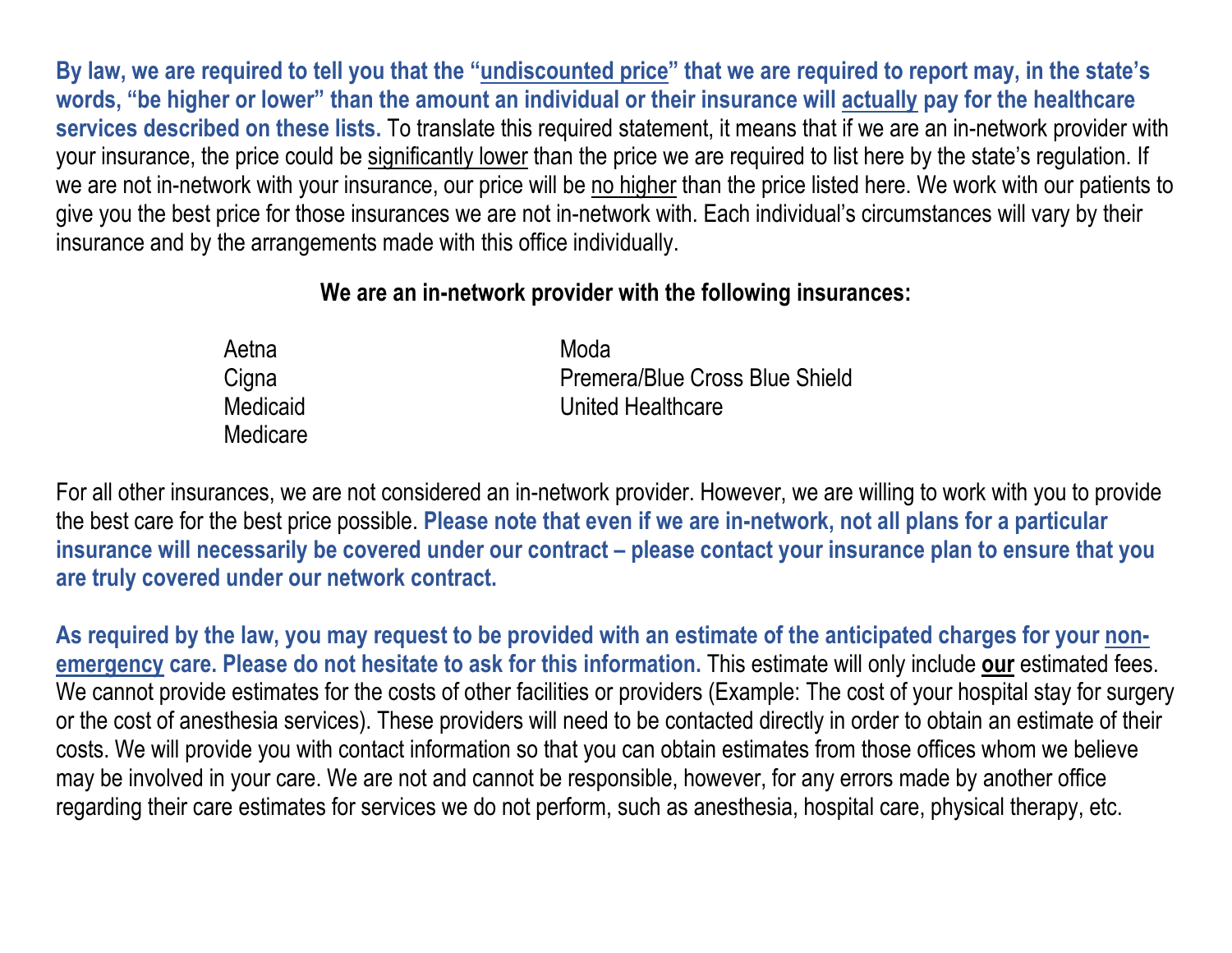**Tower Joint's 10 Most Commonly Performed Evaluation & Management Codes for 2021:** 

**99203** NEW PATIENT office visit or outpatient visit to assess and manage a new patient. This requires the provider to perform a history and examination which has a low level of decision making. Coding for time for this CPT is 30-44 minutes of total time spent on the date of the visitincluding the doctor reviewing records, x-rays, histories, lab work, etc, either during or prior to orafter the visit on the day of the visit.

\$354.57-UNADJUSTED cost-not including in-network/negotiated discounts.

**99204** NEW PATIENT office visit or outpatient visit to assess and manage a new patient. This requires the provider to perform a history and examination which has a moderate level of decision making. Coding for time for this CPT is 45-59 minutes total time spent on the visit – including the doctor reviewing records, x-rays, histories, lab work, etc, either during or prior to or after the visit on the day of the visit.

\$525.71-UNADJUSTED cost-not including in-network/negotiated discounts.

 **99205** NEW PATIENT office visit or outpatient visit to assess and manage a new patient. This requires the provider to perform a history and examination which has a high level of decision making. Coding for time for this CPT is 60-74 minutes total time spent on the visit – including the doctor reviewing records, x-rays, histories, lab work, etc, either during or prior to or after the visit on the day of the visit.

\$660.54-UNADJUSTED cost-not including in-network/negotiated discounts.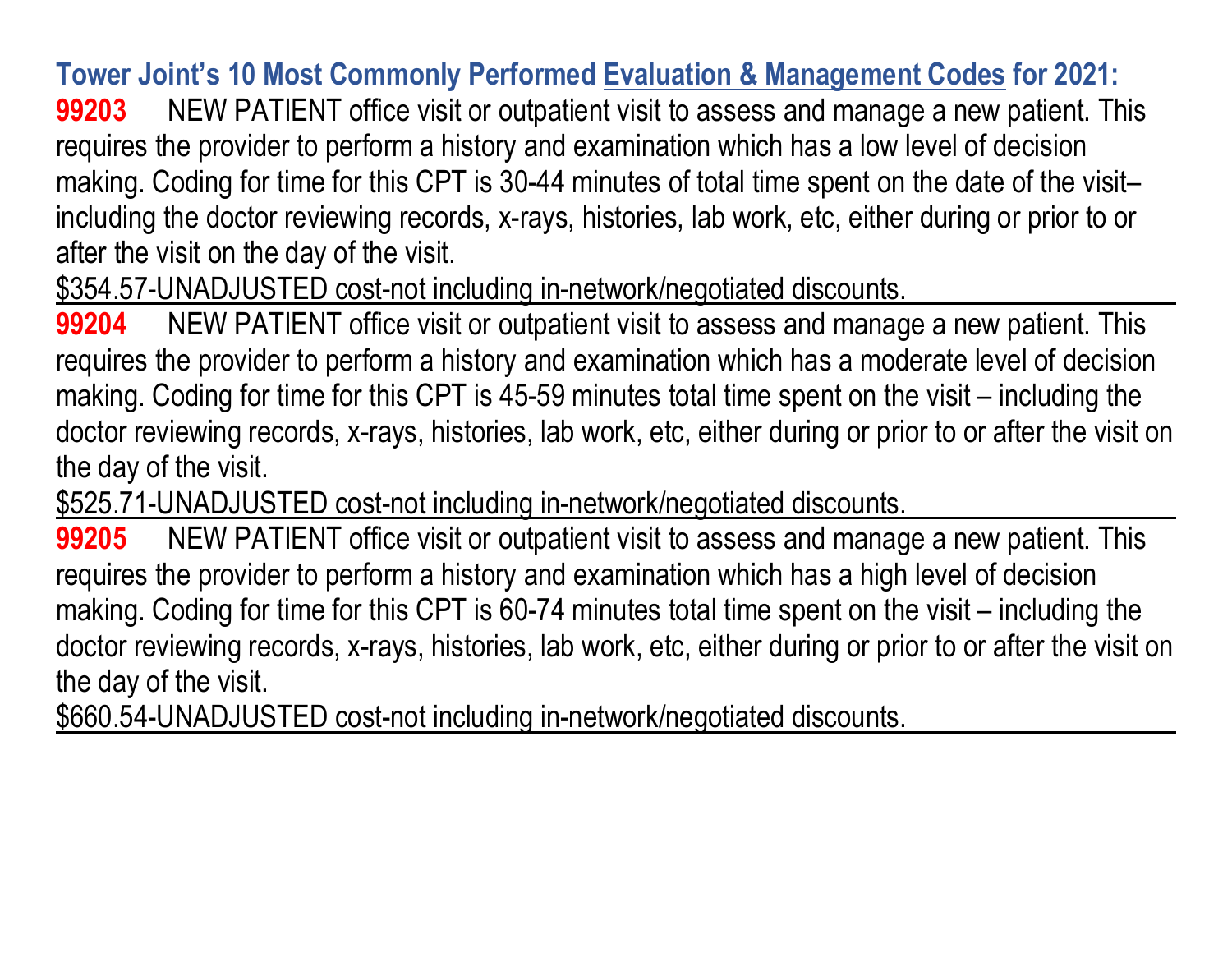**99212** ESTABLISHED PATIENT office visit or outpatient visit to assess and manage an established patient. This requires the provider to perform a history and examination which has a less complicated, straightforward level of decision making. Coding for time for this CPT is 10-19 minutes total time spent on the visit – including the doctor reviewing records, x-rays, histories, labwork, etc, either during or prior to or after the visit on the day of the visit.

\$153.47-UNADJUSTED cost-not including in-network/negotiated discounts.

**99213** ESTABLISHED PATIENT office visit or outpatient visit to assess and manage an established patient. This requires the provider to perform a history and examination which has low level of decision making. Coding for time for this CPT is 20-29 minutes total time spent on the visit – including the doctor reviewing records, x-rays, histories, lab work, etc, either during or prior to or after the visit on the day of the visit.

\$231.13-UNADJUSTED cost-not including in-network/negotiated discounts.

**99214** ESTABLISHED PATIENT office visit or outpatient visit to assess and manage an established patient. This requires the provider to perform a history and examination which has moderate level of decision making. Coding for time for this CPT is 30-39 minutes total time spent on the visit – including the doctor reviewing records, x-rays, histories, lab work, etc, either during or

prior to or after the visit on the day of the visit.<br>\$343.30-UNADJUSTED cost-not including in-network/negotiated discounts.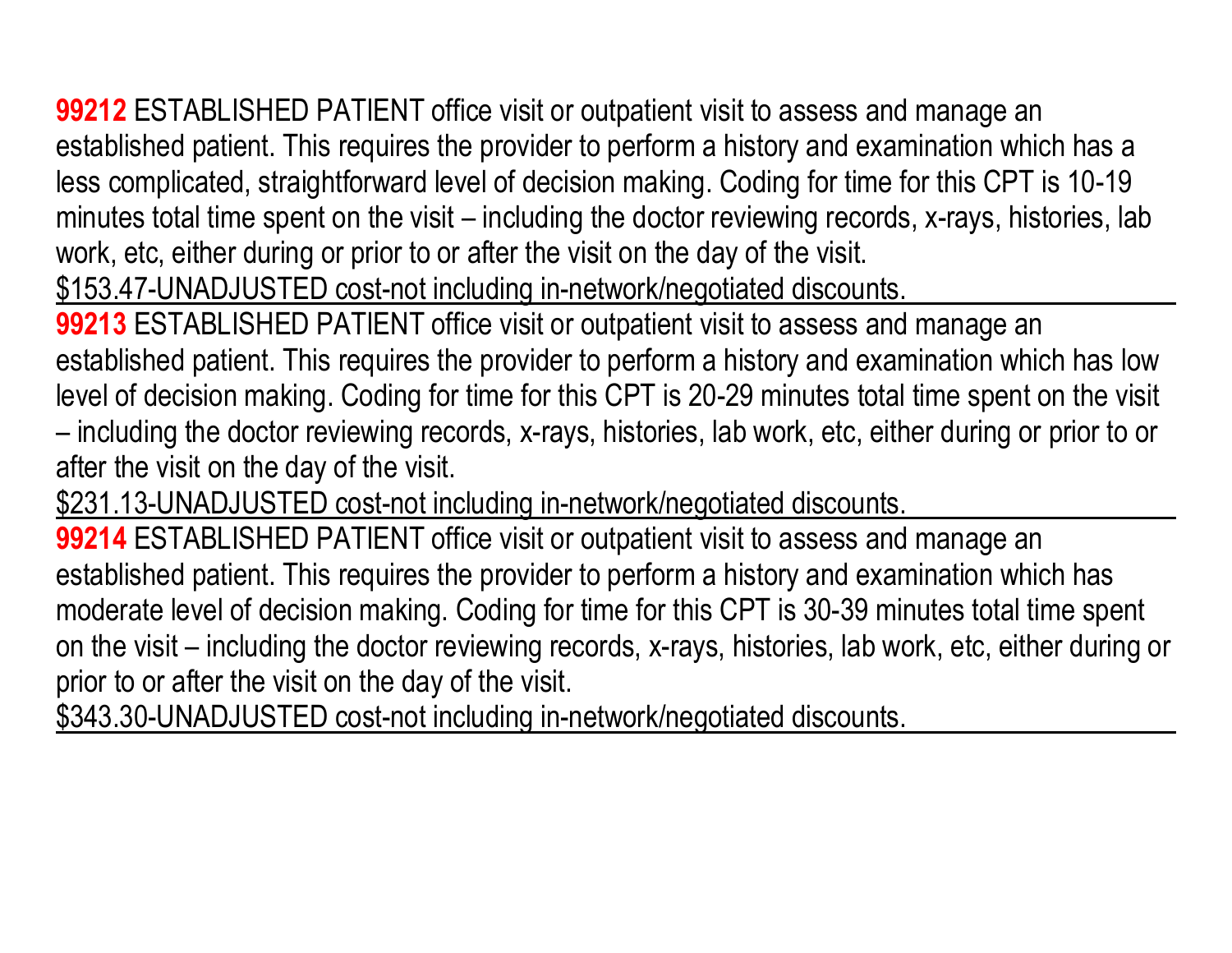**99215** ESTABLISHED PATIENT office visit or outpatient visit to assess and manage an established patient. This requires the provider to perform a history and examination which has high level of decision making. Coding for time for this CPT is 40-54 minutes total time spent on the visit – including the doctor reviewing records, x-rays, histories, lab work, etc, either during or prior to or after the visit on the day of the visit.

\$463.40-UNADJUSTED cost-not including in-network/negotiated discounts.

**99221** HOSPITAL CARE-FIRST DAY OF CARE, for care and evaluation of patient, usually for problems which are not very severe. Typically 30 minutes are spent talking to the patient or coordinating care on the hospital unit where the patient is located (example: working with physical therapist, home health care, or with primary care provider).

\$564.44-UNADJUSTED cost-not include in-network-negotiated discounts.

**99231** HOSPITAL CARE-SUBSEQUENT DAY (any day after the 1<sup>st</sup> day), for care and evaluation of patient, usually for problems which are stable, recovering, or improving. Typically 15 minutes are spent talking to the patient or coordinating care on the hospital unit where the patient is located (example: working with physical therapist, home health care, or with primary care provider). \$564.44-UNADJUSTED cost-not include in-network-negotiated discounts.

**99251** INPATIENT CONSULTATION, for a new or established patient, usually for problems which are usually minor in nature. Typically 20 minutes are spent talking to the patient or coordinating care on the hospital unit where the patient is located (example: talking with other doctors or healthcare providers to coordinate the patient's ongoing care).

\$266.77-UNADJUSTED cost-not include in-network-negotiated discounts.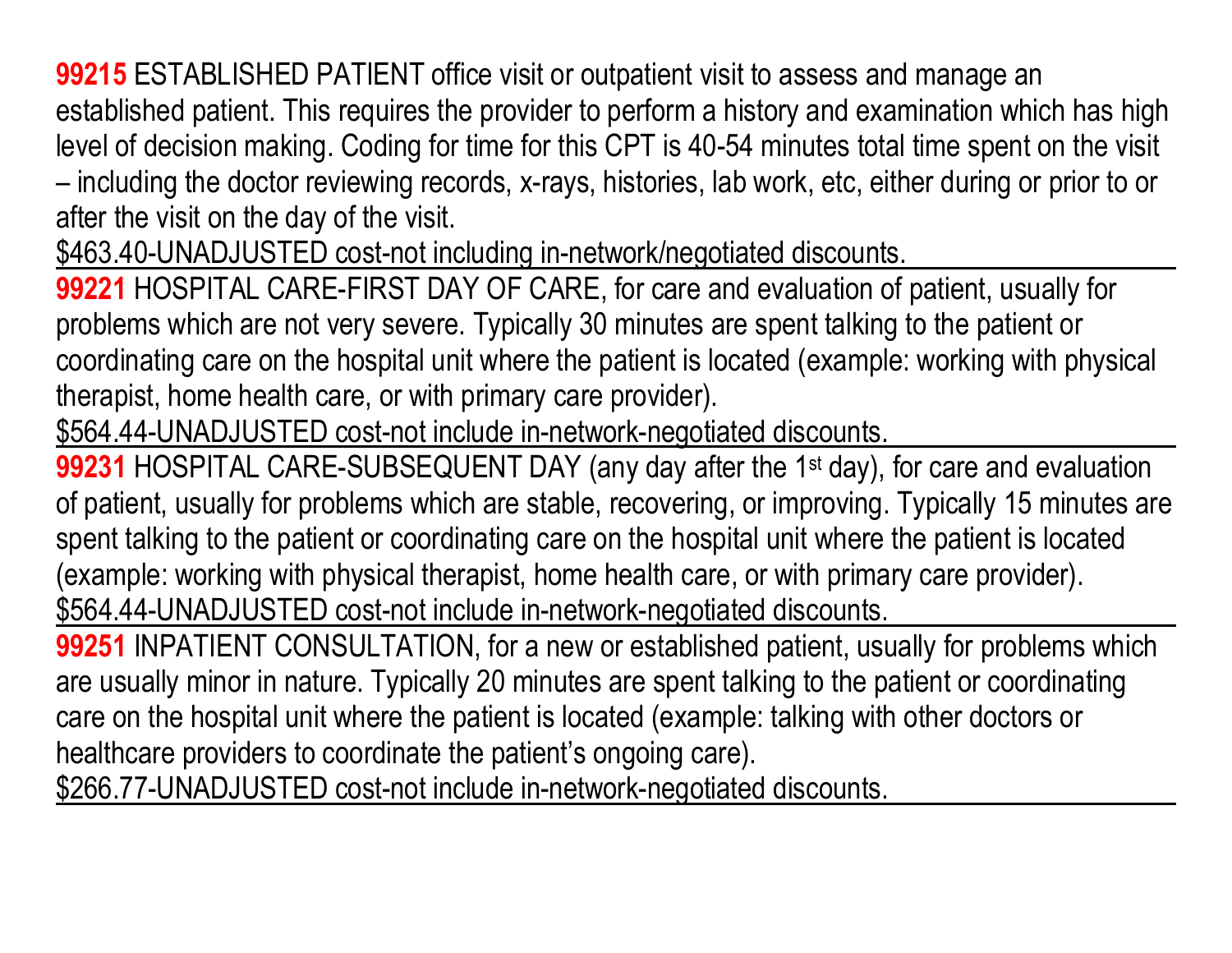## **Tower Joint's 10 Most Commonly Performed Surgery Codes for 2021:**

**20610** A procedure in which a sterile needle and syringe are used to either drain fluid from a joint or to insert medicine into the joint for therapeutic purposes. This code is for LARGE joints, which includes the shoulder, hip, and knee. This procedure is done by the medical provider directly, without any x-ray assistance.

\$445.99-UNADJUSTED cost-not include in-network-negotiated discounts.

**27130** Surgery in which the diseased ball and socket of the hip joint are completely removed and replaced with artificial materials. A metal ball with a stem (a prosthesis) is inserted into the top of the thigh bone; an artificial plastic cup socket is placed in the cup-shaped part of the pelvic bone called the acetabulum, where the hip joint meets the body. This is a TOTAL HIP REPLACEMENT. \$16,004.14-UNADJUSTED cost-not include in-network-negotiated discounts.

**27447** Surgery in which the diseased knee joint is replaced with artificial material. The end of the thigh bone closest to the knee is removed and replaced with a metal shell. The end of the lower leg bone, beneath the knee, is removed and replaced with a plastic-metal piece. A plastic "button" MAY be added to the underside of the kneecap. This is a TOTAL KNEE REPLACEMENT. \$10,823.24-UNADJUSTED cost-not include in-network-negotiated discounts.

**20605** A procedure in which a sterile needle and syringe are used to either drain fluid from a joint or to insert medicine into the joint for therapeutic purposes. This code is for MEDIUM-sized joints, which includes the wrist, elbow, or ankle areas. This procedure is done by the medical provider directly, without any x-ray assistance.

\$376.98-UNADJUSTED cost-not include in-network-negotiated discounts.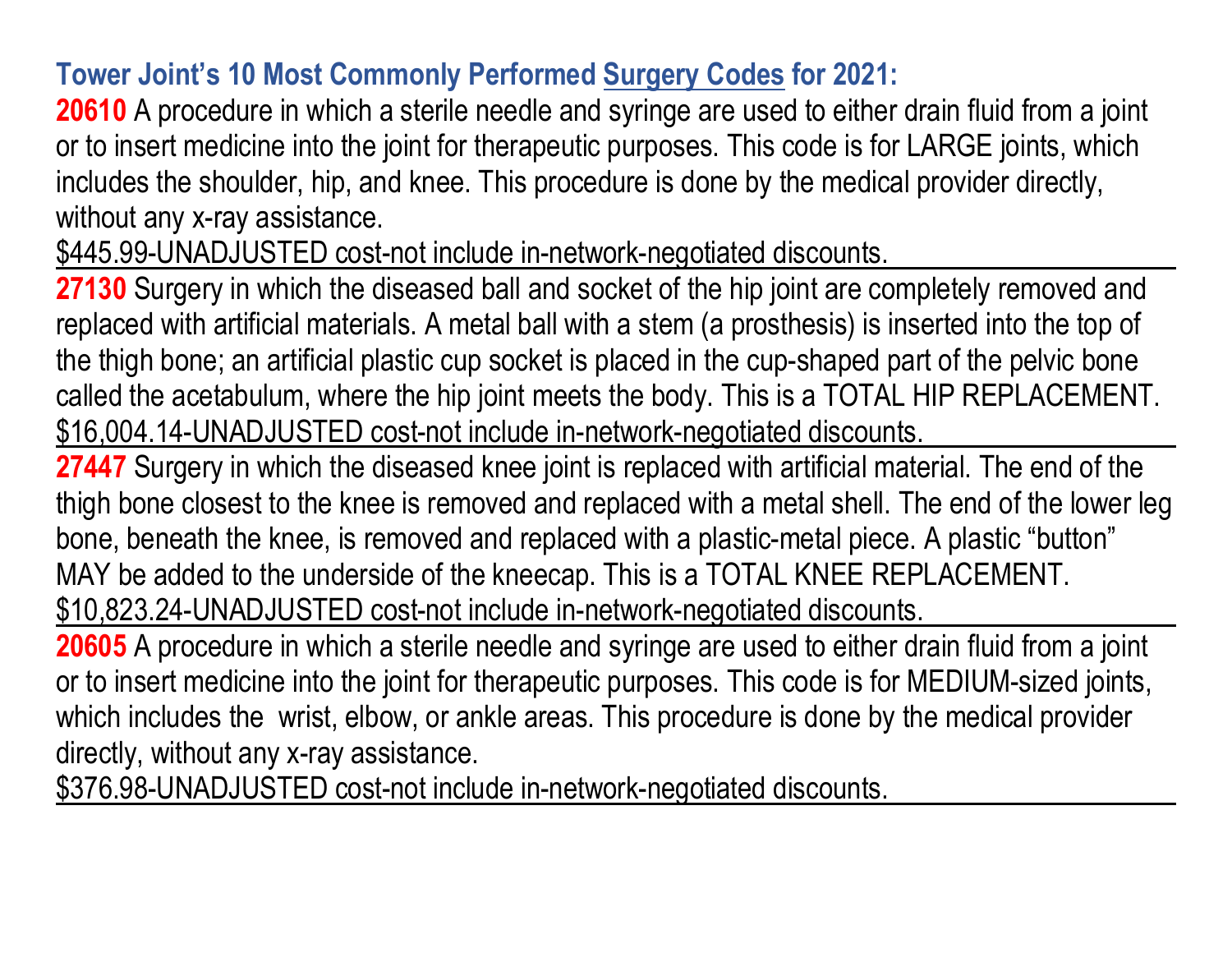**27134** Surgery in which a PREVIOUSLY REPLACED ball and socket of the hip joint are completely removed and replaced with NEW artificial materials. A metal ball with a stem (a prosthesis) is inserted into the top of the thigh bone and an artificial plastic cup socket is placed in the cupshaped part of the pelvic bone called the acetabulum, where the hip joint meets the body. This is a REVISION TOTAL HIP.

\$20,636.05-UNADJUSTED cost-not include in-network-negotiated discounts.

**23120** Surgical removal of part of the clavicle (also known as the collarbone). Sometimes called a Mumford procedure. Used to help with shoulder pain at the end of the collarbone.

\$2,991.12-UNADJUSTED cost-not include in-network-negotiated discounts.

**20600** A procedure in which a sterile needle and syringe are used to either drain fluid from a joint or to insert medicine into the joint for therapeutic purposes. This code is for SMALL-sized joints, which includes the fingers and toes. This procedure is done by the medical provider directly, without any x-ray assistance.

\$364.62-UNADJUSTED cost-not include in-network-negotiated discounts.

**23472** Surgery to remove the diseased parts of the shoulder and replace with artificial parts; includes replacing the ball part of the joint and socket part of the joint where the ball inserts into it, using a new plastic surface. This is a TOTAL SHOULDER REPLACEMENT.

\$12,536.13-UNADJUSTED cost-not include in-network-negotiated discounts.

**27792** Surgery to repair a broken bone on the outside part of the ankle (lateral malleolus). This surgery may require that hardware, such as pins or screws or a metal plate, be placed to help the bone heal. Sometimes another procedure (separate surgery and separate charge) may be required to later remove the hardware if it starts to stick out or becomes irritating or painful to the patient. \$4,121.03-UNADJUSTED cost-not include in-network-negotiated discounts.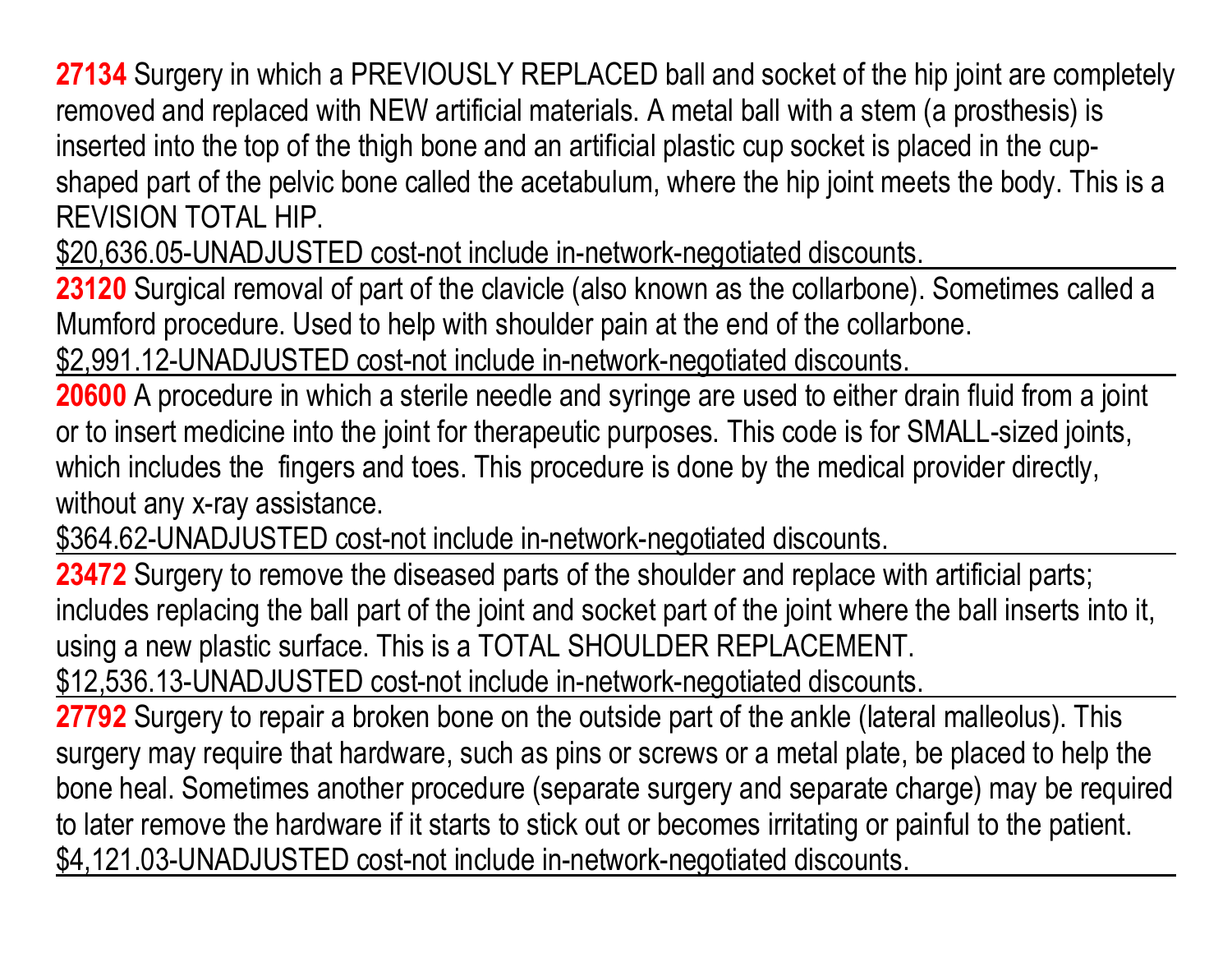**20680** Surgery to remove a previously placed wire, pin, screw, metal band, nail, rod, or plate. The part being removed depends on the previous surgery done – when the hardware was originally put into one's body. This procedure requires the surgeon to cut into tissue well below the surface of the skin, which will then require sutures or stitches to close that cut.

\$2,241.28-UNADJUSTED cost-not include in-network-negotiated discounts.